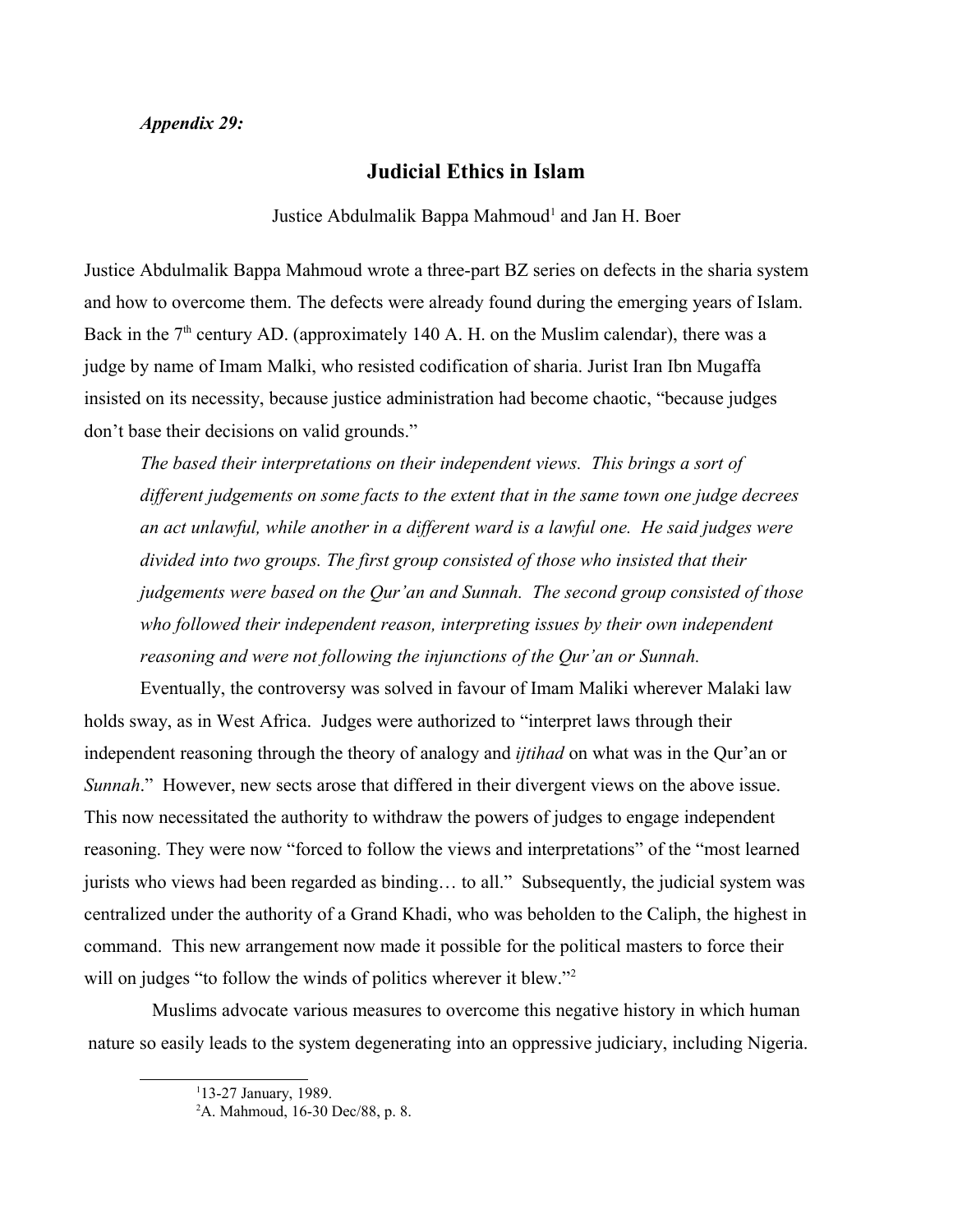Mahmoud provided a list of judicial etiquette or protocol for judges to follow to avoid the trap of corruption and to encourage just and righteous sentences. Since the first installment of his series

is missing, I cannot vouch for whether he culled this collection of etiquette from established tradition or whether this list is the mature expression of an experienced judge. At any rate, he offered 35 rules as corrective and rejuvenation of a severely wounded system that Muslims in

both the BZ and AZ eras recognize as very corrupt.

*(Continued from last edition)*

*(2) A judge should not be boastful and pompous on account of his post or executing his judgement. He should not place his priority on luxurious food, clothing and shelter lest he become like those mentioned in Suratu al-Ahka'af verse 18: "Ye received your good things in the life of the world."*

*(3) He should always be calm in all his undertakings.*

*(4) He should be a fluent speaker but not talkative. In other words, he should avoid talking rubbish.*

*(5) He should avoid making gestures with his hand or turning his head sideways while speaking or talking.*

*(6) His laughing should not be more than a smile.*

*(7) He should always appear in clean, suitable and moderately beautiful dress that can dignify his personality. That is to say he should not appear in torn, dirty and shabby dress.*

*(8) A judge is not permitted to receive presents, unless they are from his closest relatives such as his son, father, stepfather, and father in-law. This is because receiving presents may lead to corruption and downgrade his integrity. In this regard, some jurist said that a judge was therefore permitted to receive or give presents from or to his friends. Once a present was made to Caliph Omar IBM Adularia, but he refused to accept it. He was then told that the prophet (P.B.U.H.) used to receive presents. He replied that to the holy prophet it was a present, but to us it was a bribe. He added that whoever gave presents to the prophet wished to draw himself nearer to him for being the Prophet of Allah; while whoever gave to us wished to associate and be close to us for our being in authority. Thus the messenger of Allah (P.B.U.H.) said: "A time will come when people will*  legalise corruption in the name of presents, kill a fellow being in the name of *admonishing, kill the innocent in the name of giving lessons to others." Also, witness to a case is not permitted to receive presents from any of the contending parties while the case is under adjudication. However, he can receive it after the case is over.*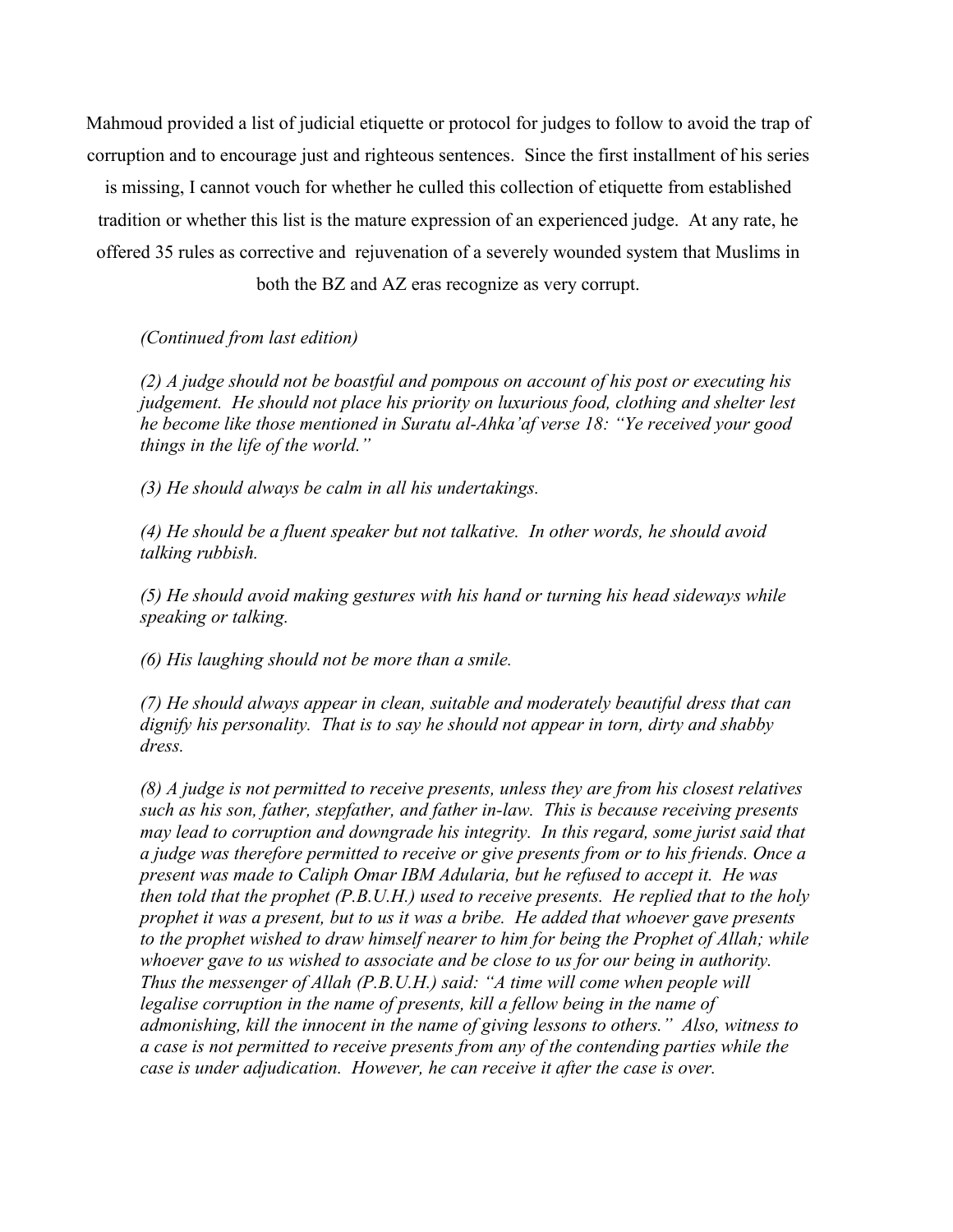*(9) A judge should not do I'itikafi, i.e. seclusion in a mosque for the period of some days for the purpose of worshipping because, when he is in seclusion, he will not be able to try cases and this will not be in the interest of the public.*

*(10) A good judge should not accept invitation to a party except those of a marriage ceremony or happy occasions; however, some jurists are of the view that he can attend those parties which comprise a large gathering of people. At such parties, he may or he may not eat but it is preferable that he should not eat, as eating in the public can tarnish his good image. If the party is not for a happy occasion, he should not attend it; likewise where he is singularly invited for a dinner, unless it is from his relations or friends.*

*(11) A good judge should abstain from seeking help or borrowing working tools from people, such as cutlasses or transport like a horse or, in our present day, the motor vehicle.*

*(12) He should avoid borrowing money from the public unless where necessary, but if it is so, the amount should be small and it should not be from litigants or their relations.*

*(13) A judge should not enter into commercial business either in the court or at his residence.*

*(14) He should not have a permanent servant (house boy) who buys or sells things for him, because people may favour the servant while dealing with him; they will also be afraid of taking him to court when there is a dispute between them because of his connection with the judge.*

*(15) He should not be making visits to people except to the leader who appointed him.*

*(16) He should not be taking a bath in the bathing place such as a swimming pool, because, by his nakedness, he will lose his dignity and public respect.*

*(17) He should avoid associating with people of dubious and dishonest character.*

*(18) The judge should not allow people to follow him from behind when he goes out on foot or horseback or in a motor vehicle; however, people are allowed to follow him when making a visit to an area in dispute. One day Caliph Usman (may he be agreed with), left his court on horse for an area of land which was in dispute. On the way he was told that Caliph Umar had visited the area and passed judgement on the case. Caliph Usman therefore returned home without making the visit. This action of Sayyidina Usman created an estopel by judgement in Islamic law.*

*(19) A judge should not allow people to visit him freely except those who are truth worthy, honest and enjoy a high degree of moral probity. He should not allow visits by individuals for no worthy purpose. Whoever visits a judge constantly and without good cause is considered as not a good person. Some jurists say that if a person visits a judge three times for no worthy purpose, he should not be trusted.*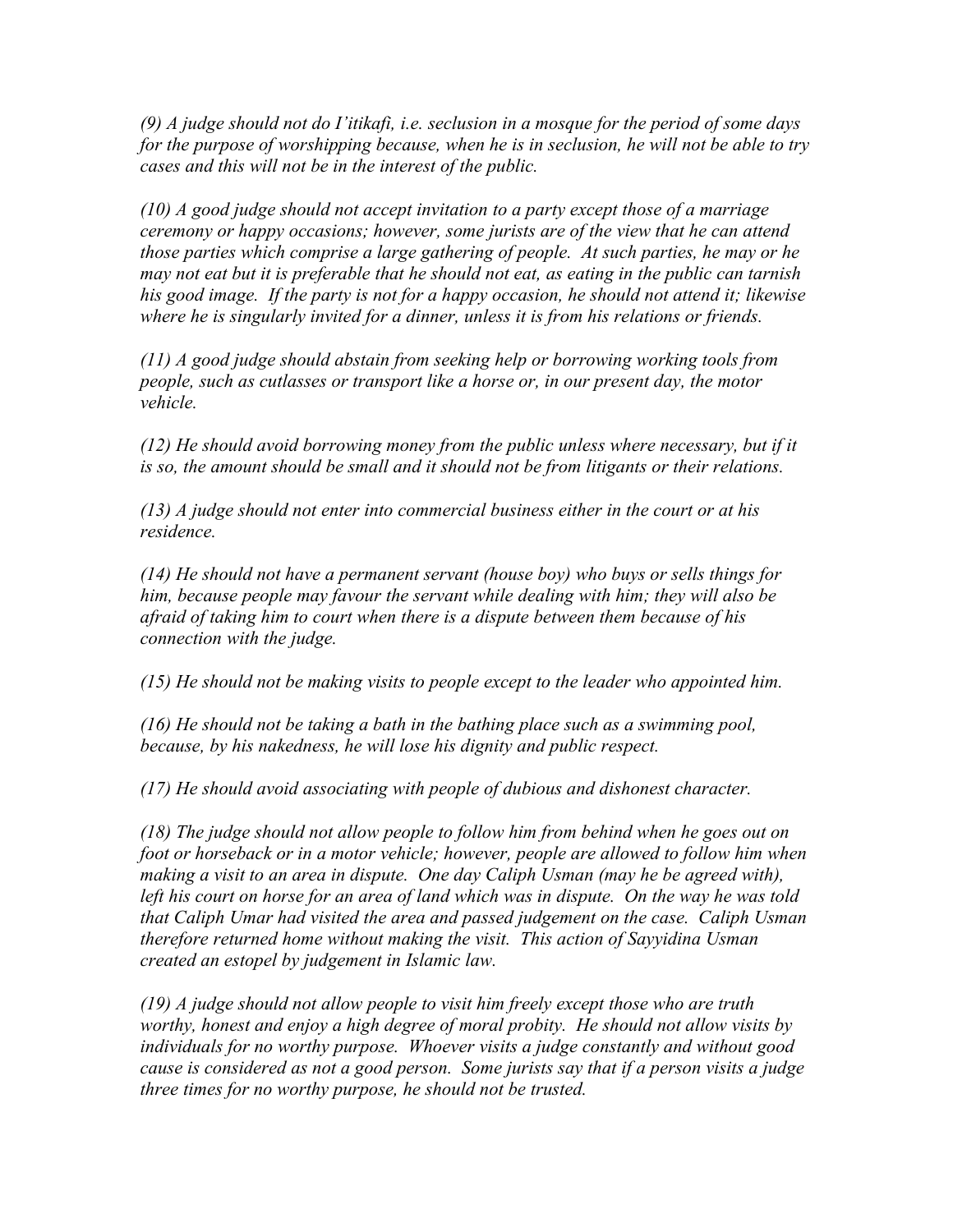*(20) A judge should not allow people to be sitting in front of his house.*

*(21) A judge should not indicate to the public that to him a specific person has undue respect.*

*(22) A judge is not allowed to try cases in his house. One day Caliph Usman learnt that Sayyidina Abu Musa Al-Ash'ari was trying cases in his house. He thereupon ordered the burning down of the houses. Then Sayyidina Abu Musa asked for mercy and resigned from the judicial post. Where it is necessary for a judge to try cases in his house, the trial should be openly conducted for any person who wishes to enter and witness the proceedings.*

*(23) The court should be situated in the centre of a town so as to ease the problem of attendance by litigants.*

*(24) He should not set a particular day in the week as his free day, as the responsibility for adjudication between the people rests on him.*

*(25) A judge can be permitted to enjoy casual leave for some few days so as to enable him to visit his relations.*

*(26) It is permissible for a judge to look for his welfare and that of his family every day after working hours.*

*(27) A judge should not sit in court when he is angry or sad or when he is hungry or has not eaten.*

*(28) He should not sit in court during odd times especially where it will cause hardship to litigants.*

*(29) He should not sit in court on specified days of festivals or on days just before them or on the days for departure or returning of pilgrims of the town and not even on annual events for remembrance, celebrations or mourning. But he can sit for cases which require urgent intervention and which, if not attended, people will suffer.*

*(30) He should not try cases while on transit. However, where his help is required, such as in emergency cases, he may order certain specific performances or certain actions.*

*(31) Imam Malki preferred making sitting to be for some specific hours of the day. Otherwise the sitting should not be expanded for a period of a whole day which can exhaust and confuse the trial judge.*

*(32) While in court he should not leave the courtroom abruptly for his personal needs unless those that are absolutely necessary.*